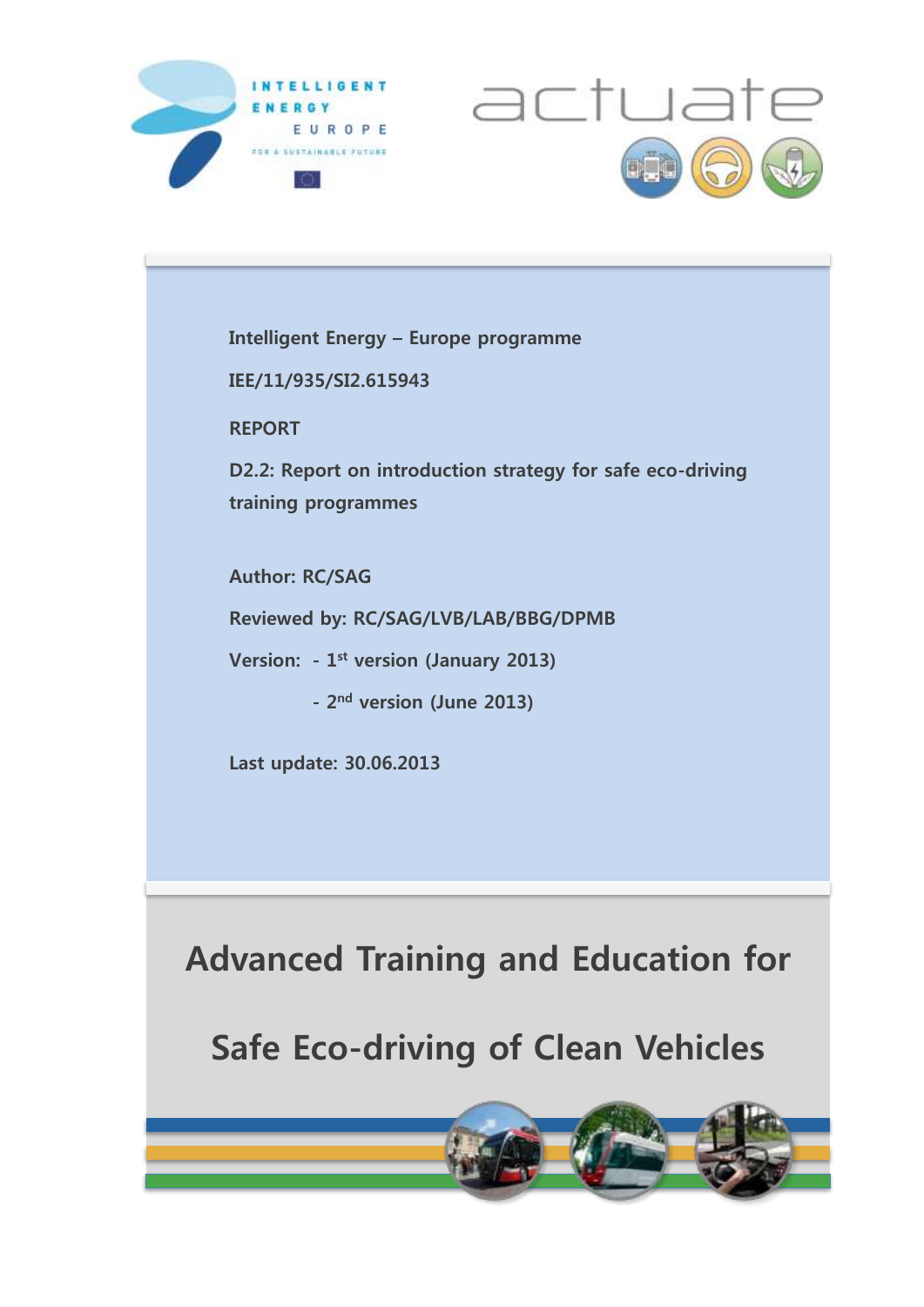# <span id="page-1-0"></span>**Table of contents**

| 2) |                                                              |  |
|----|--------------------------------------------------------------|--|
| 3) | Determining factors for the introduction of safe eco-driving |  |
|    |                                                              |  |
|    |                                                              |  |



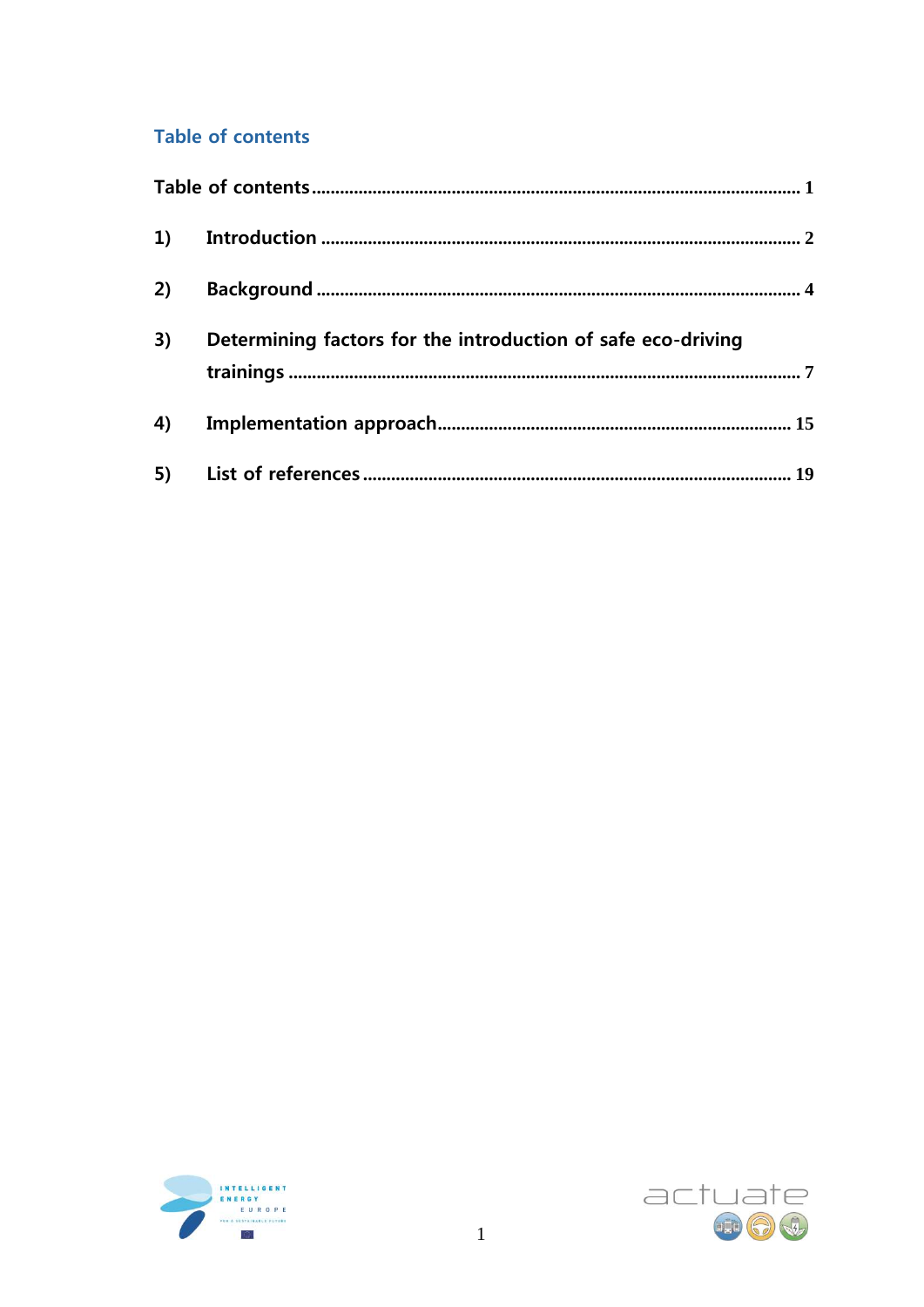### <span id="page-2-0"></span>**1) Introduction**

This report presents the introduction strategy for safe eco-driving training programmes for clean vehicles in the course of the ACTUATE project.

ACTUATE focuses on the importance of safe eco-driving of clean vehicles and provides public transport operators with the opportunity to introduce and test safe eco-driving trainings. Starting from the principle functions of clean vehicles, ACTUATE develops training materials and raises awareness about the role of drivers in improving the environmental performance of vehicles. Besides technical improvements, the correct vehicle handling in terms of safety and eco-driving has a distinctive influence on both aspects the environment protection and the economics due to energy savings and optimised operation costs.

It's a general expert opinion that eco-driving in terms of skills of vehicle handling and driver behaviour as measure for environment protection will gain in importance in the future (ACTUATE expert questionnaire result progress; in progress).

Therefore, the safe eco-driving training programmes of ACTUATE shall raise awareness for the knowledge, skills and competencies necessary to perform safe eco-driving as a professional driver of the clean vehicle types tram, hybrid bus, trolleybus or ebus equipped with supercapacitors.

The following report describes the strategy how to introduce safe ecodriving training programmes for clean vehicles at public transport operators.



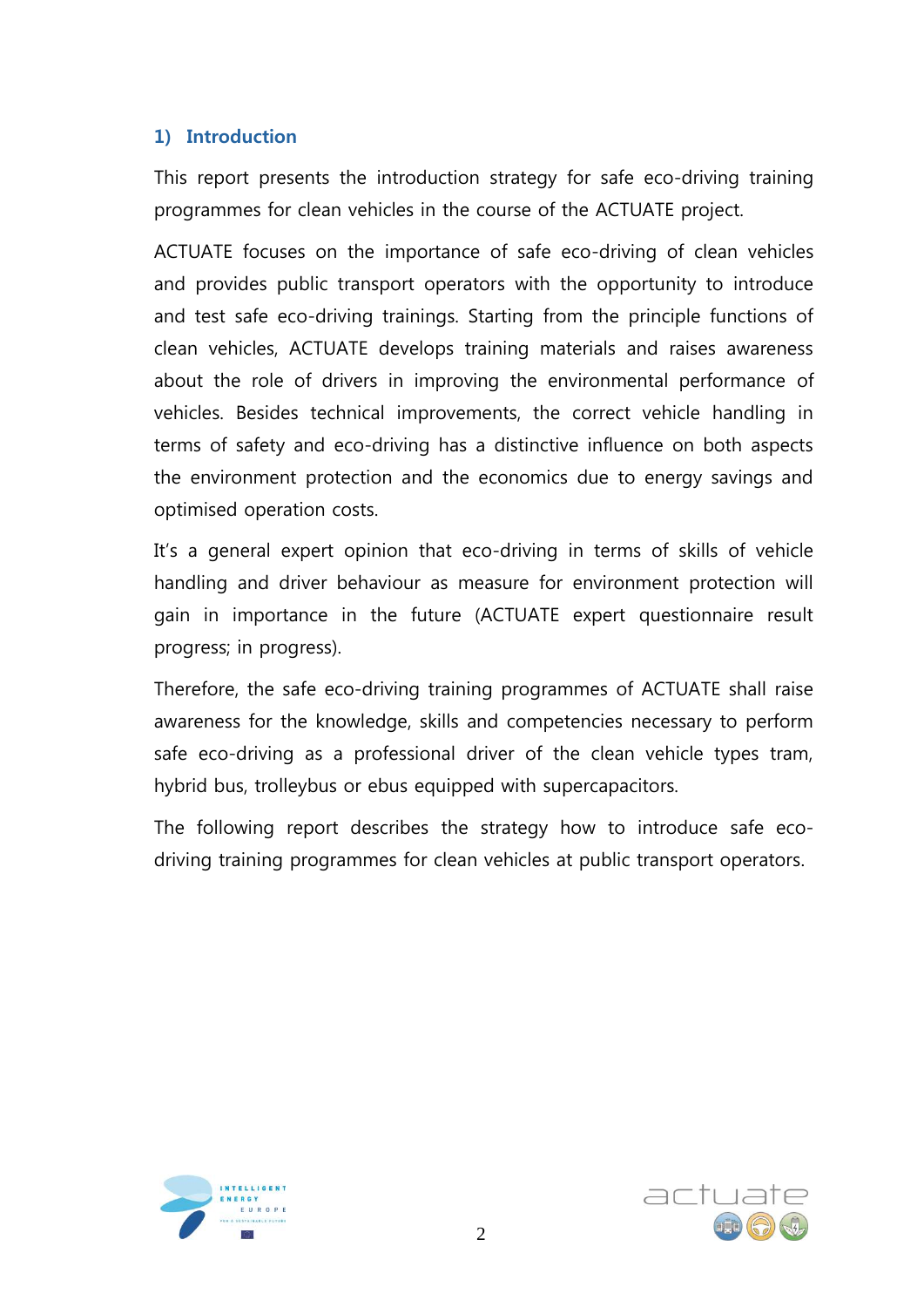### **How to use this document?**

This report is addressed to other public transport operators or driving schools who wants to introduce a safe eco-driving training programme for their clean vehicles. It describes an introduction procedure, compiled on the basis of ACTUATE's project partner's expertise and input, considering three different levels of determining factors: 1) Human Resources Development, 2) Management of Change and 3) Personnel and Labour Policy.

Furthermore it provides a generic approach for implementing safe ecodriving training programmes for clean vehicles along the phases 1) Design, 2) Introduction 3) Pilot and 4) Roll-out.

This document is aimed at those responsible for developing and implementing training programmes at public transport operators, like personnel officers, driving instructors and those responsible for Human Resource Management (HRM) and strategic planning.



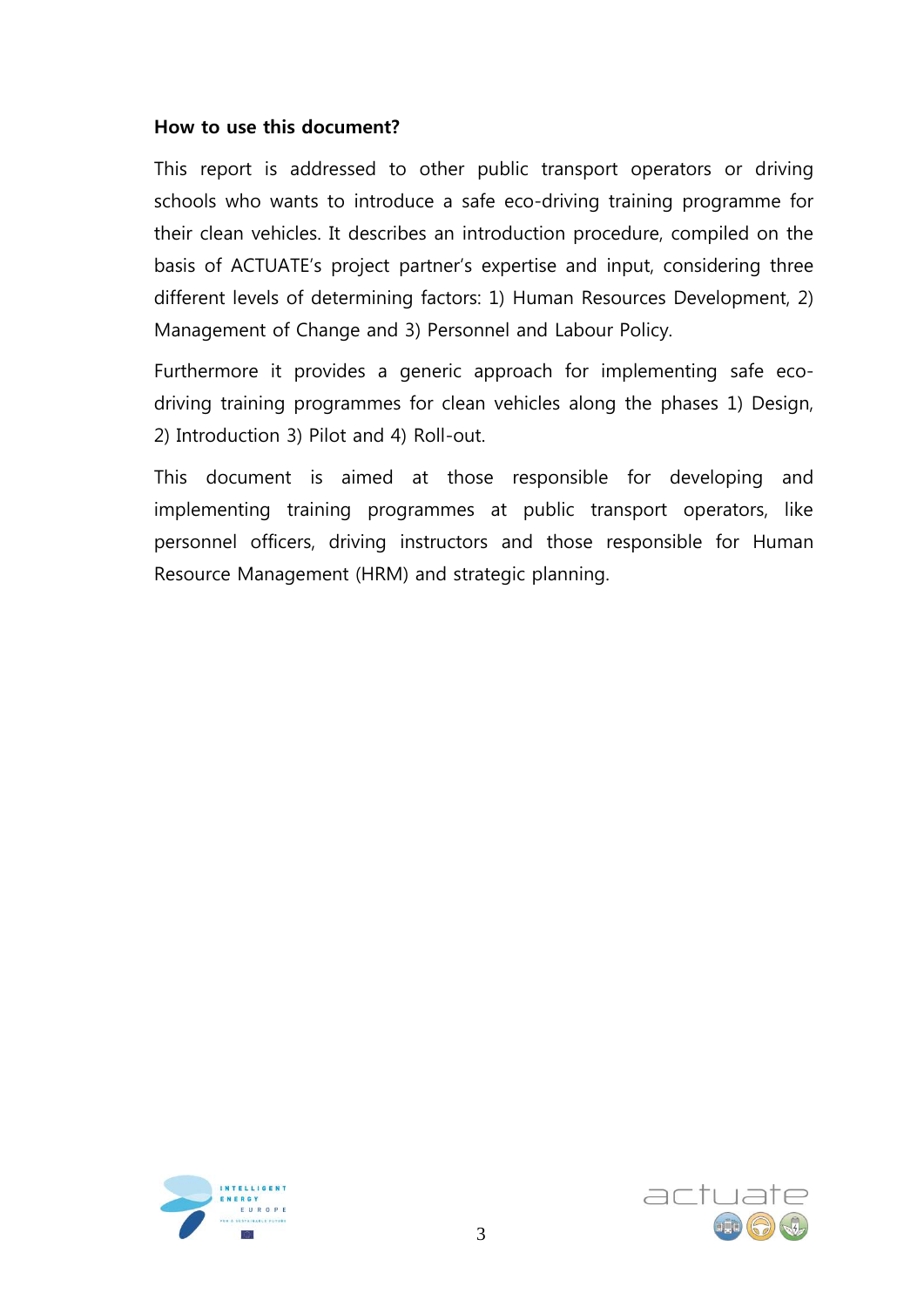### <span id="page-4-0"></span>**2) Background**

The arrival of alternative and clean fuels, new and renewed vehicle technologies (CNG, electricity, hybrid etc.) helps reduce energy consumption, greenhouse gas emissions and noise pollution. These new technologies require adaptation of how to use them in the best way. Professional driver training has to consider and to react on these new technologies and other changes in the work organisation.

Consequently, the introduction of new clean vehicles, like hybrid buses or trolleybuses, is accompanied by increasing demands into the qualification of professional drivers concerning driving behaviour or new safety standards. But, so far no specific requirements and vocational/further trainings for safe eco-driving of clean vehicles exist (so far only eco-driving training programmes for diesel buses exist and with regard to workshop/ maintenance safety regulations) $1$ .

With the Directive 2003/59/EC on the initial qualification and periodic training of drivers of certain road vehicles for the carriage of goods or passengers<sup>2</sup> , which came into force in September 2008, the training situation for drivers employed at public transport companies in the EU-27 improved, as all companies offer trainings for their drivers. This Directive requires compulsory ongoing training to be provided (35 hours per 5-year period).

The directive identifies eco-driving as a mandatory further education module<sup>3,</sup> and due to its strategic relevance for public transport operators in terms of economic operation of their diesel bus fleets, more than three fourth of public transport operator companies train their drivers in ecodriving (as per UITP's observatory of employment in public transport 2012

 $3$  Eco-driving is part of the list of subjects of minimum qualification and training requirements (Annex I) of EU-Directive 2003/59/EC.



 $\overline{a}$ 



 $<sup>1</sup>$  Besides the introduction of a new clean vehicle by the manufacturers (which varies from several hours</sup> to several days).

<sup>&</sup>lt;sup>2</sup> The directive 2003/59/EC of the European Parliament and the Council of 15 July 2003 on the initial qualification and periodic training of drivers of certain road vehicles for the carriage of goods or passengers, amending Council Regulation (EEC) No 3820/85) regulates basic and continuous (vocational) training for professional drivers in EU-27.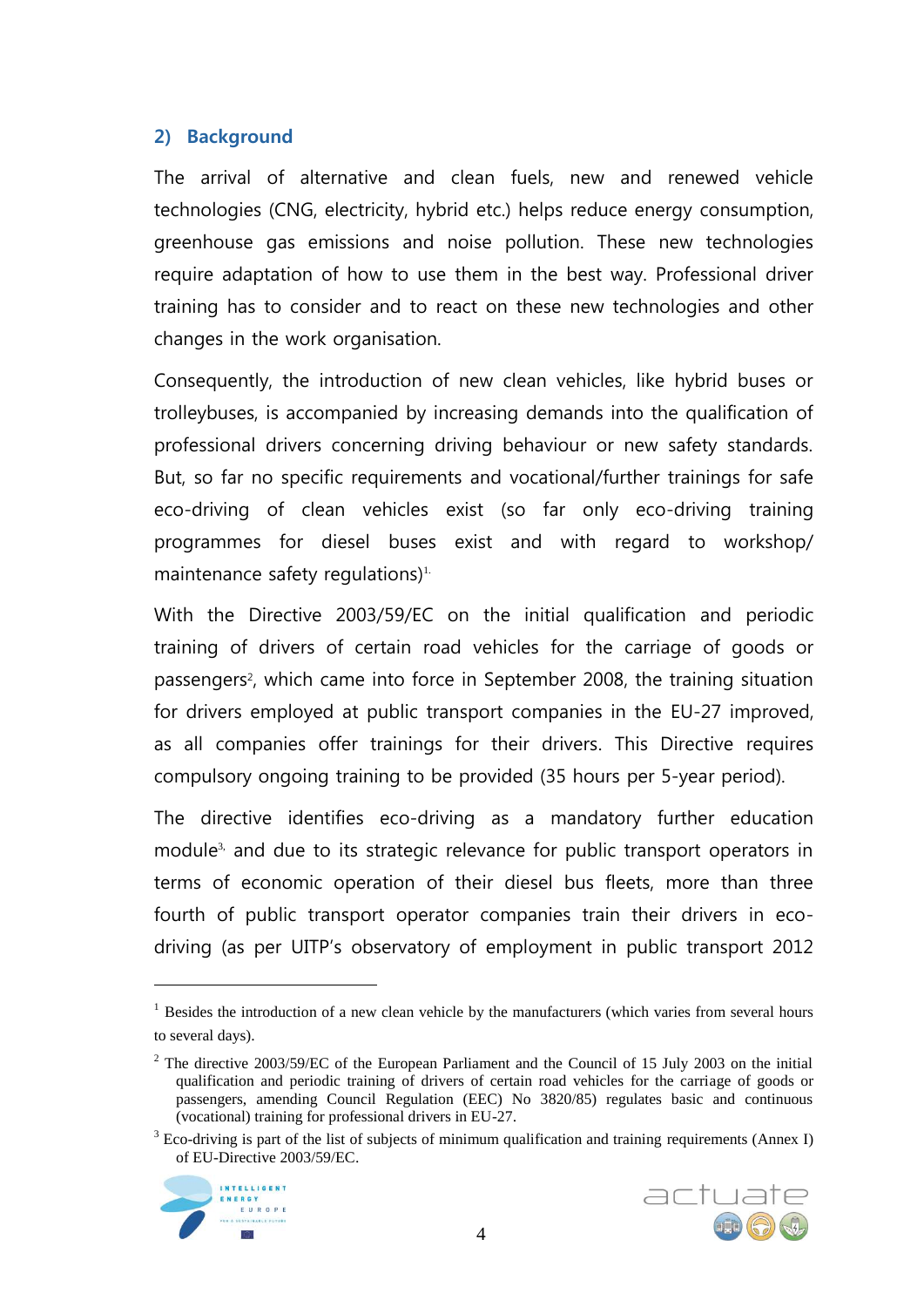among more than 40 public transport companies from 18 EU-countries; see figure 1).



Figure 1: Main topics of training provided by PT operators (UITP 2012)

This mirrors the general expert opinion that eco-driving in terms of skills of vehicle handling and economical orientated driver behavior, also as measure for environment protection, will gain in importance in the future (ACTUATE: Deliverable D3.1: in between-result report on DELPHI expert interviews with 16 experts on clean vehicles and education of professional drivers (publication in progress)).

In response to the introduction of new clean vehicles and technologies, the ACTUATE partners therefore develop safe eco-driving training programmes to bride the existing gap of non-availability of eco-driving trainings for these (new) clean vehicles like trolleybuses or hybrid buses. By this, ACTUATE matches (clean vehicle technology) market and skills needs.

Highly skilled drivers are necessary to exploit the (new) clean vehicle technologies in an optimised way and to realise the energy efficiency of these technologies maximising the impact of the investment into such (new)



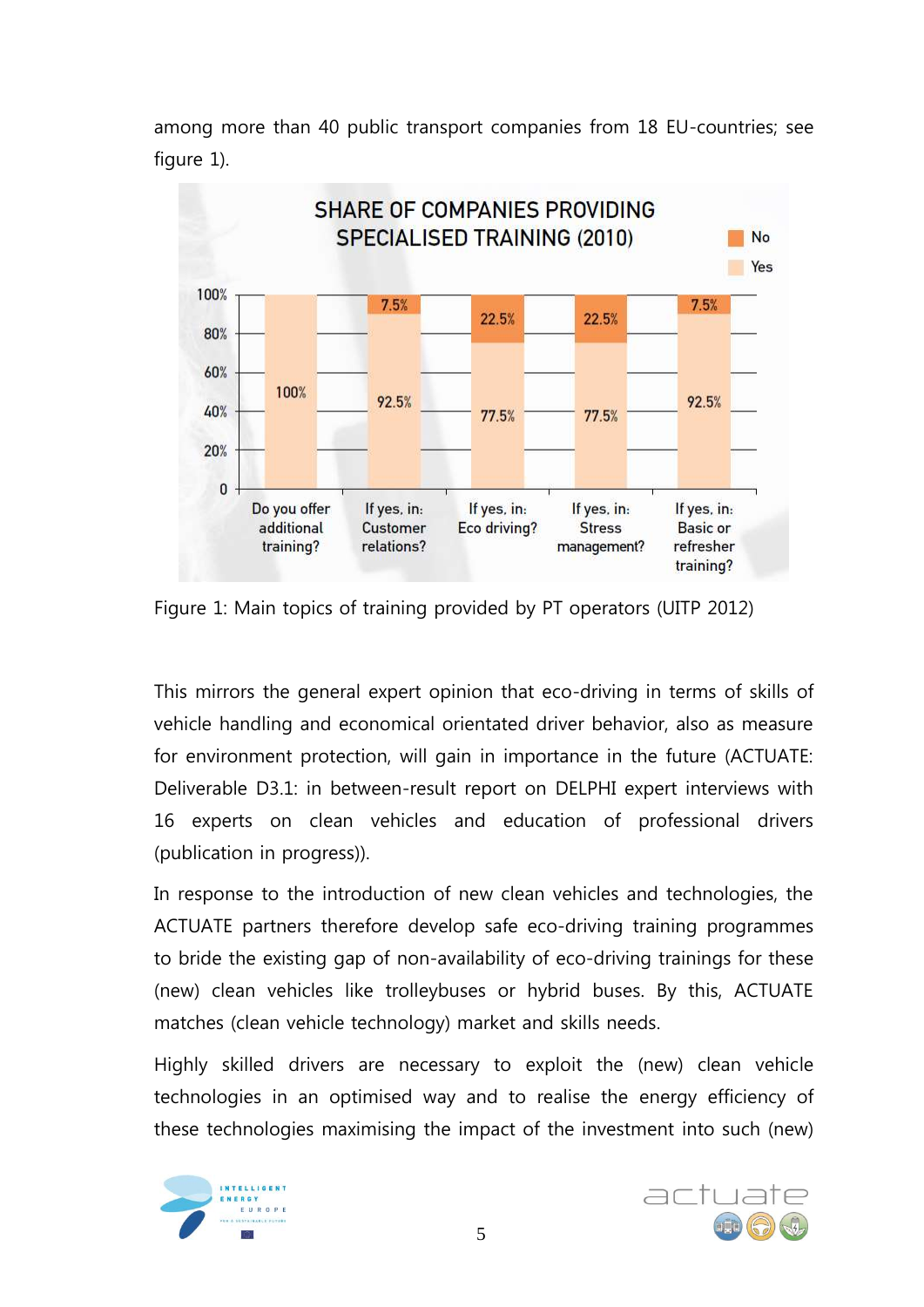clean vehicles. But due to the missing training options for safe eco-driving of clean vehicles, there is still a considerable difference between the level of driving performance required to successfully exploit the (new) clean vehicle technologies and the actual skill levels in the driver's workforce.

Thus, the purpose of the development of the safe eco-driving training programmes in the course of the ACTUATE project, is to close the skills, knowledge and competencies gaps - which were analysed during the proposal stage by the ACTUATE partners - between "what should be" and "what is" the driving behaviour of the driver's workforce regarding the ability to optimise energy (diesel fuel) consumption of (new) clean vehicles.

The introduction of safe eco-driving training programmes at public transport companies is thus of strategic relevance, involving the human resources development of drivers, which represents the majority of the staff in public transport companies4, and also the management level and the personnel and labour policy of the company. The safe eco-driving trainings of clean vehicles make the link tangible and demonstrate the direct relationship between technology direction (clean vehicle technologies) and the learning/training needs (of drivers of newly introduced clean vehicles).

Therefore, it is of particular importance to involve the different levels of (internal) determining factors: 1) Human Resources Development, 2) Management of Change and 3) Personnel and Labour Policy from the beginning to ensure sustainability of the introduction of safe eco-driving training programmes for clean vehicles.

<sup>&</sup>lt;sup>4</sup> As per UITP's observatory of employment in public transport report 2012, drivers account for between 61 and 74% of the total staff in companies which operate only one transport mode (bus or tram).



 $\overline{a}$ 

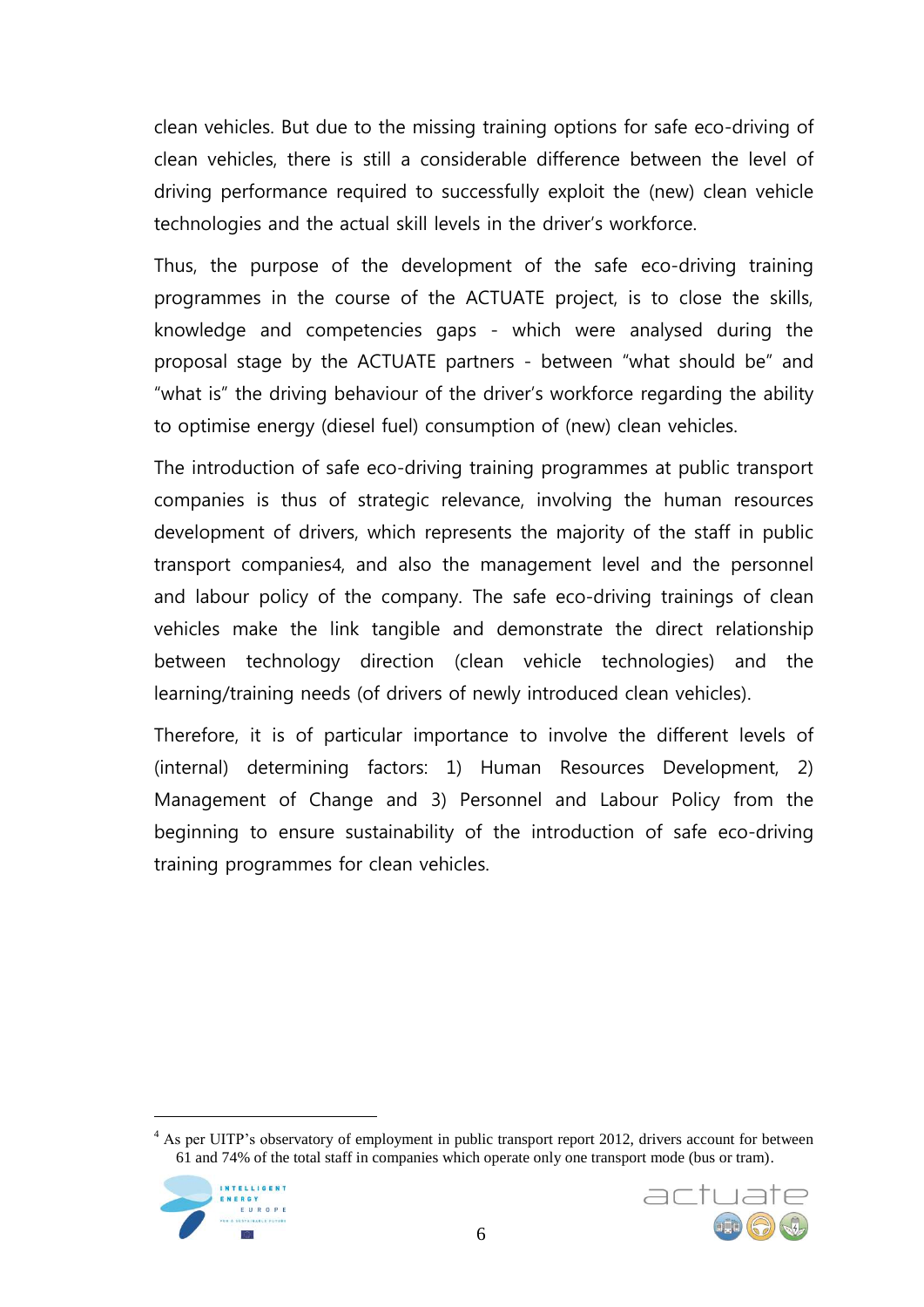# <span id="page-7-0"></span>**3) Determining factors for the introduction of safe eco-driving trainings**

Based on the experiences of the ACTUATE partners and external stakeholders involved in the expert survey (DELPHI process) in the course of the project, a matrix of levels of (internal) determining factors at public transport companies and activities of relevance for the introduction of safe eco-driving training programmes has been developed. The matrix is exemplary and includes the most important levels of determining factors and relevant areas of activities from the ACTUATE partner's point of view and will be updated on experiences and lessons learned by the partners during the introduction process of safe eco-driving training programmes for drivers of clean vehicles.

|                                              | Data<br><b>Monitoring</b><br>and Analysis                                                    | Safe Eco-<br><b>Driving</b><br><b>Trainings</b>                                     | Communi-<br>cation and<br><b>Consultation</b>       | <b>Best Practice</b><br><b>Exchange</b> |
|----------------------------------------------|----------------------------------------------------------------------------------------------|-------------------------------------------------------------------------------------|-----------------------------------------------------|-----------------------------------------|
| <b>Human Resources</b><br><b>Development</b> | Performance.<br>monitoring.<br>potential<br>assessment<br>with regard to<br>target corridors | Minimum<br>quality criteria<br>and EQF-based<br>learning<br>outcomes                | Debriefings,<br>in-house<br>motivation<br>campaigns | <b>ACTUATE Network</b>                  |
| Management<br>of<br>Change                   | ISO-certifications<br>(e.g. environment,<br>quality, energy)                                 | Group<br>incentives,<br>participation &<br>empowerment<br>(e.g. multiplier<br>task) | Kick-off<br>workshops,<br>awareness<br>raising      |                                         |
| <b>Personnel and</b><br><b>Labour Policy</b> | Employer/<br>works council<br>agreement                                                      | Consideration<br>of Directive<br>2003/59/EC                                         | Consultation of<br>the works<br>council             | lessons learned/ Standardisation        |

Figure 2: Matrix structure for the introduction of safe –eco-driving training programmes for drivers of clean vehicles

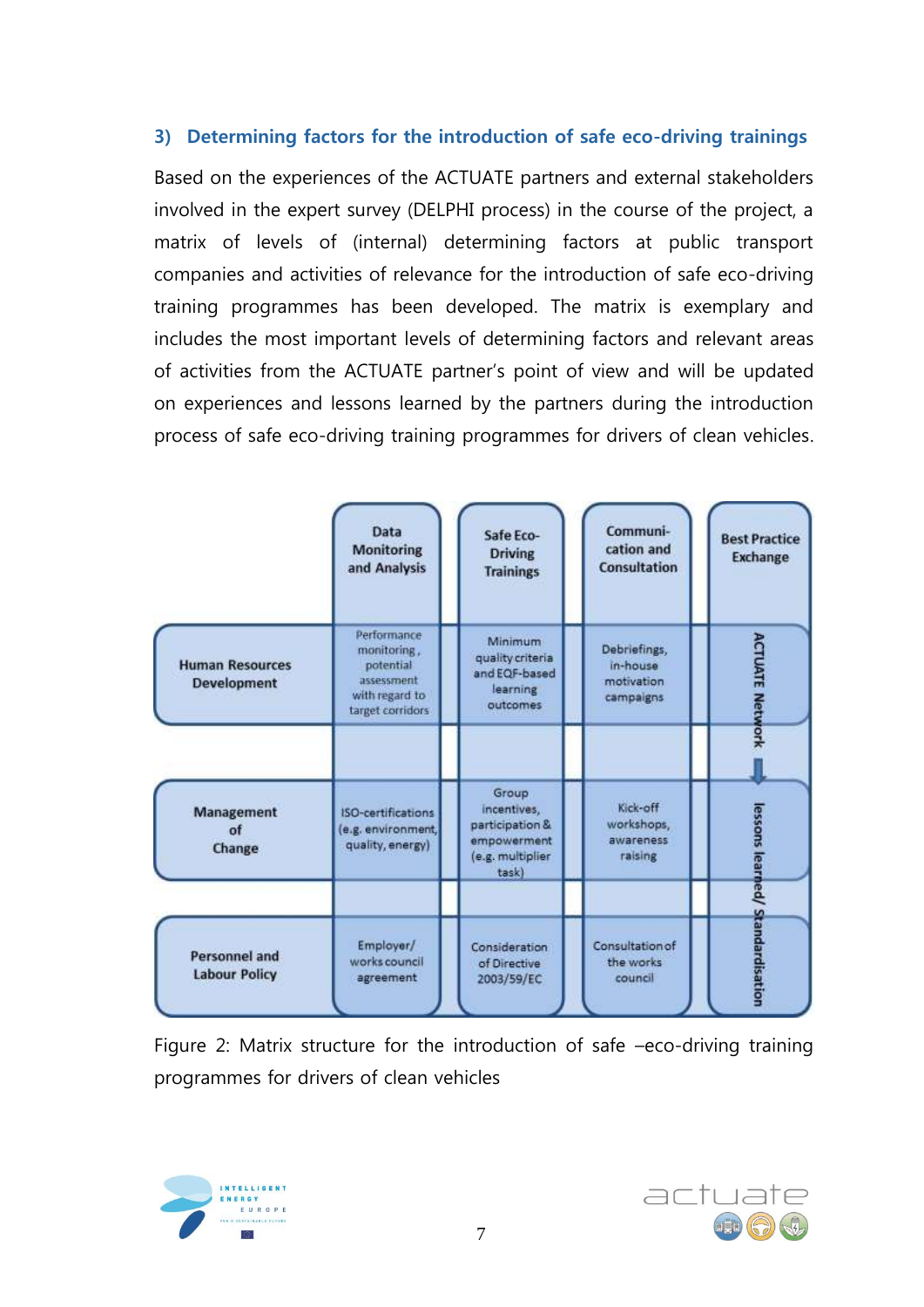In the following the main area of activities for the introduction process of safe eco-driving training programmes for drivers of clean vehicles will be described. The order of the description of these areas of activities has no relevance for the chronology of the implementation approach of safe ecodriving training programmes at a public transport company (see chapter 4 for a four-phase implementation approach).

#### **Data Monitoring and Analysis**

Before starting the development of a safe eco-driving training programme the responsible persons for **Human Resources Development** should have notice of the actual energy consumption related to the operation of clean vehicle fleets like trolleybuses or trams. Therefore, a monitoring of the energy consumption is a precondition to start eco-driving initiatives, as the actual energy consumption rates build the baseline against which improvement, thus, reduced energy consumption through a trained ecofriendly driving behaviour could be monitored/measured. The profound knowledge about actual energy consumption related to the drive train of a clean vehicle is basis for the formulation of targets, what wants to be reached by the safe eco-driving trainings. E.g. in terms of reduction of energy consumption a target corridor, for example reduction of diesel fuel of hybrid buses through eco-driving between 5% and 10%, could be set as the overall goal of the eco-driving initiative.

This needs generally technological knowledge and technical support by the engineering department of public transport company installing the hardand software needed and to readout the monitored data.

Therefore, the matching equipment for monitoring the energy consumption should already be part of the tender process purchasing new clean vehicles and infrastructure needed to operate these. The polish trolleybus company PKT Gdynia for example is introducing safe eco-driving trainings for their trolleybus drivers as part of a wider modernisation strategy. Already, PKT has installed technical equipment to measure the energy consumption of single vehicles/ drivers and at power substations. The data, which has been



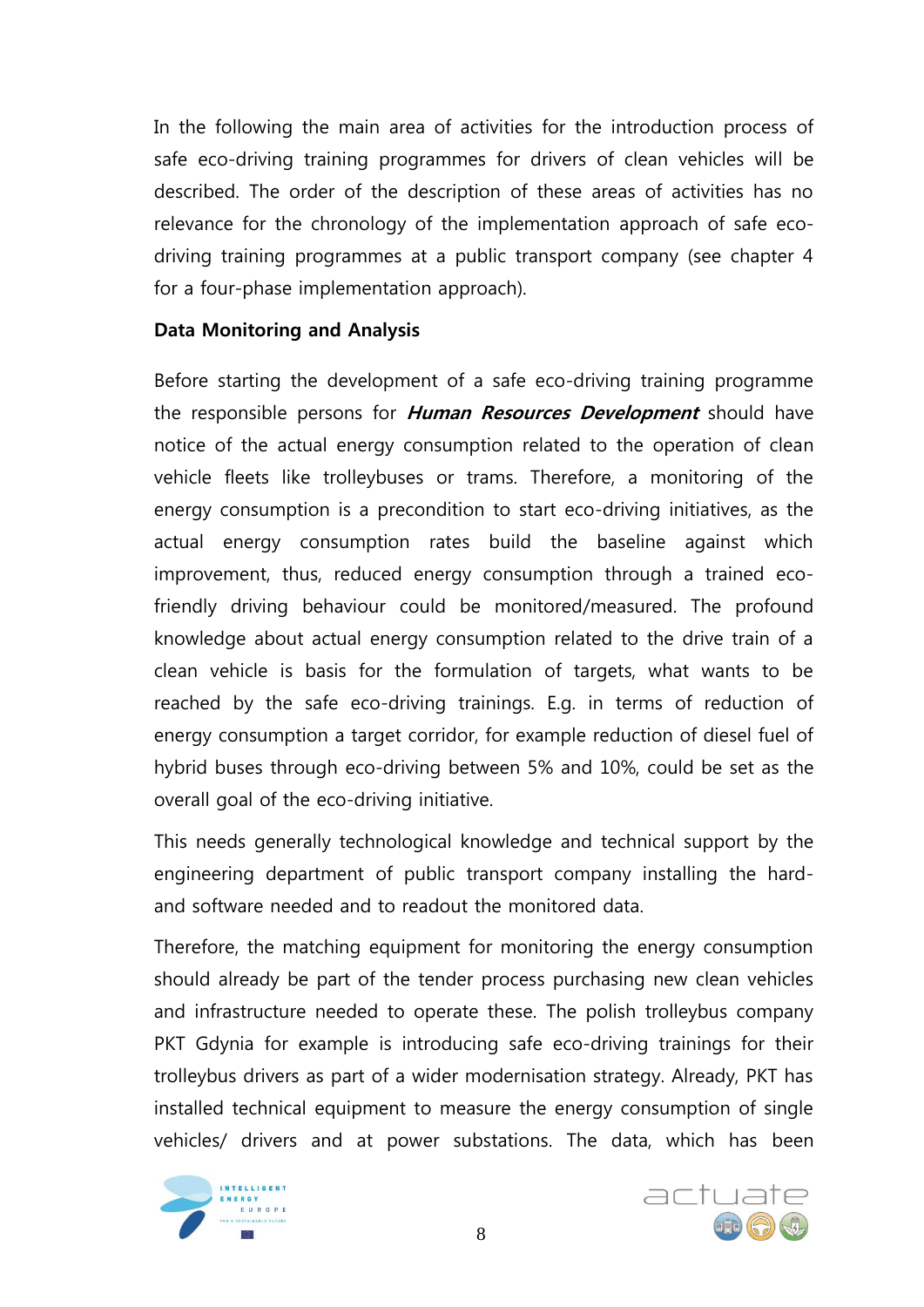collected, will be analysed and in a second step used to localise sectors of Gdynia's trolleybus network with above average energy consumption. By using the built-in on-board cameras of their trolleybuses, PKT will then produce educational video clips that help their drivers to apply safe ecodriving techniques for precisely these sectors and routes.

A commitment from senior-level management must be a driving force for the introduction of safe eco-driving training programmes for clean vehicle drivers, as this initiative is not simply introducing training programme, but a **Management of Change** process related to the behavioural change of the drivers workforce and the learning culture of the company as well as regarding the alignment of corporate goals and management strategies. The eco-driving initiative should be integrated into existing management strategies, e.g. ISO certifications for environmental management (ISO 14000) or energy management systems efficiency (ISO 50001) could be improved by the safe eco-driving initiative and become part of the company's energy management plan.

The data monitoring of energy consumption shouldn't be misused for the purpose of controlling the single drivers driving performance. The work load and stress level is already higher-than-average for bus or tram drivers, leading for example to a high status of employee's illness of 10% of professional drivers employed at public transport companies in Germany (Hans Böckler Stiftung 2012). The most important parameter for the work load of the drivers workforce are the drivers working hours, which have been increased over the last years and turn over times have been reduced to the statutory absolute minimum leading to the situation that in cases of delays, these buffer and idle times for the drivers are even shorten or fall away completely (Hans Böckler Stiftung 2012). The first evaluation results of the safe eco-driving trainings for hybrid buses in Leipzig for example demonstrate the diesel consumption could be reduced by 5% of the hybrid bus' diesel consumption, but the eco-driving of hybrid buses led to a delay in the timetable of 5 to 10 minutes in average, which would result in an even higher stress level for drivers. This dilemma, as a result of the training's



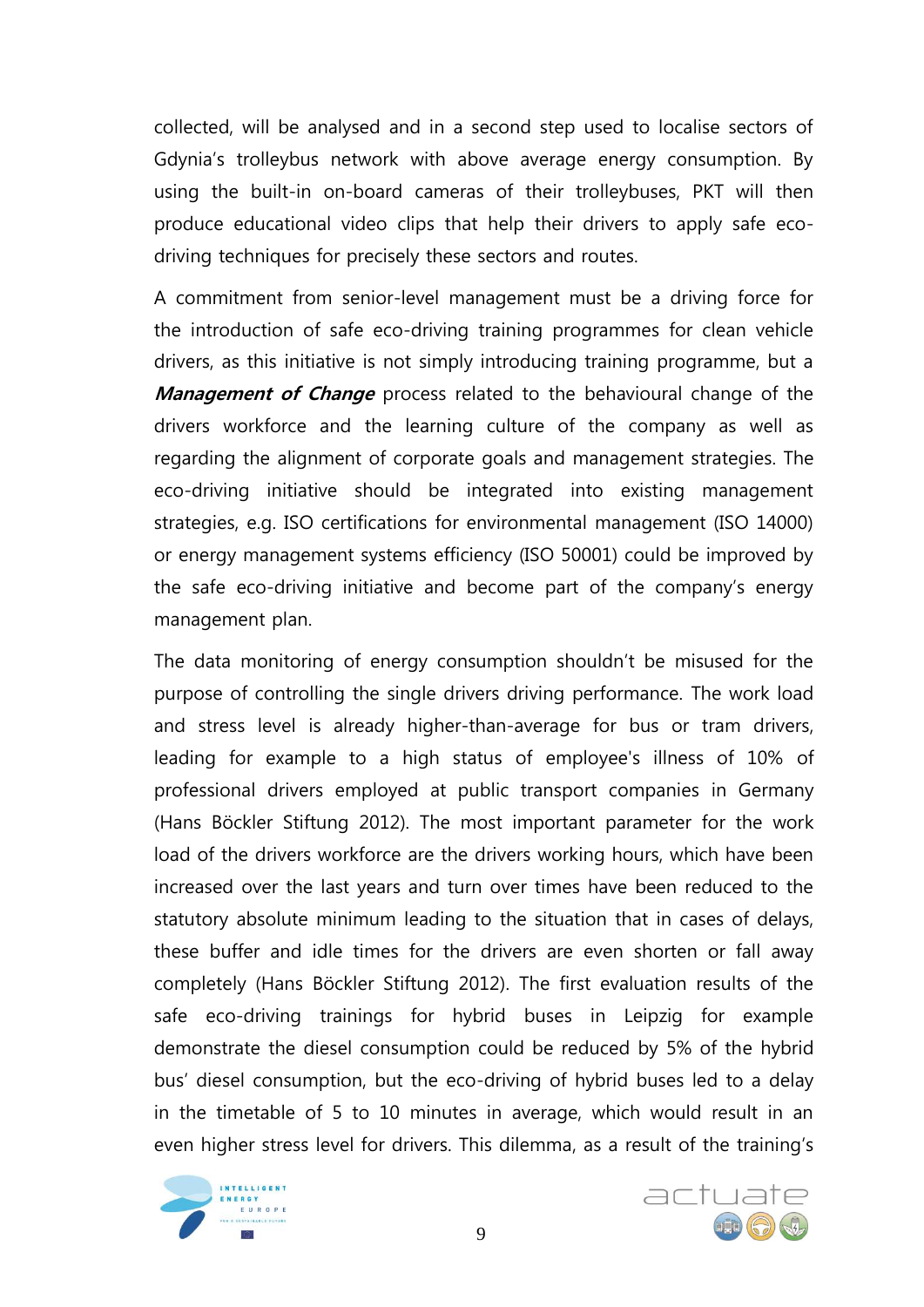evaluation, should be addressed by the management level involving also the works council (and maybe drivers) discussing possibilities of **personnel and labour policies** how to implement a reward system for safe and eco-friendly driving performance rather than a controlling system. Two thirds of the surveyed public transport companies by UITP's observatory (UITP 2012) make already use of surveys on driver morale, appraisal systems or offer official recognition. Furthermore, 40% of the polled companies organise competitions related to best driving performance.



Figure 3: Reward systems by PT operators (UITP 2012)

By this, the social innovation "eco-driving training programmes" becomes a driver for the change of economic processes in the company (e.g. new bonus systems based on reduced energy consumption and costs) and the costs for setting up such a training programme shall be based on cost savings for energy due to this social innovation.

### **Safe Eco-Driving Trainings**

The introduction of safe eco-driving trainings is based on several input- and output-related factors. On the one hand there are input-related factors like financial resources, legal regulations (e.g. through the implementation of the



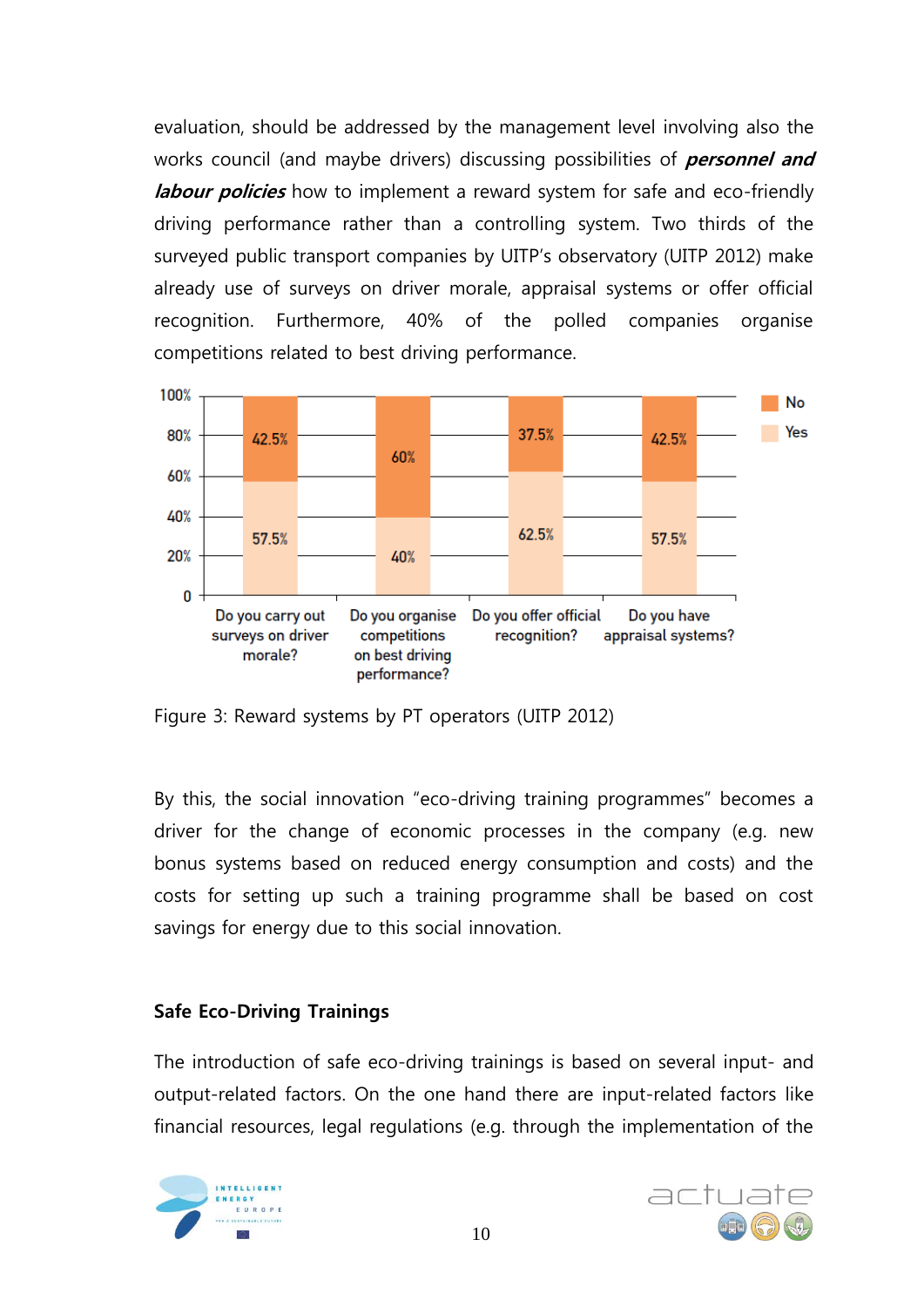Directive 2003/59/EC; in Germany for example the "Berufskraftfahrer-Qualifikations-Gesetz" (BKrFQG)) and training regulations or existing number of personnel in the field of human resource development, which influence the **personnel and labour policy** of a public transport company or is conditioned by it. For example, eco-driving is part of the list of subjects of minimum qualification and training requirements (Annex I) of EU-Directive 2003/59/EC on the initial qualification and periodic training of drivers and could be seen as an entry point for introduction and standardisation of safe eco-driving training for clean vehicle drivers (e.g. in Germany eco-driving is a mandatory subject of the periodic training of drivers due to the BKrFQG), so that national authorities acknowledge the validity of the training programmes.

But, different national implementation approaches of EU-Directive 2003/59/EC do not lead to a common level of initial qualification or training quality and professional drivers' abilities. Therefore, further input-related process factors and output-related factors are necessary and should be defined by the **Human Resources Development** department/involved persons to reach a sufficient level of training quality. Process-oriented input factors are related to didactical concepts and teaching methods, e.g. frontal or group learning settings or share of practical training parts during a training session. The ACTUATE partners agreed on Kolb's learning cycle as the main educational principle (Kolb 1984), which supports an experiencebased learning approach meaning that learning is relating to or resulting from "own" experience.

Therefore, the ACTUATE partners integrated a practical session as a basic part of the trainings to let the participating drivers experience the newlylearned driving style. To experience the difference and the impact of the new safe and eco-friendly driving behavior, each driver should have two short practical driving sessions to enable a comparison between the "old" driving style and the "new" eco-friendly driving style. The first ACTUATE pilot trainings for trolleybuses and hybrid buses showed already that the biggest



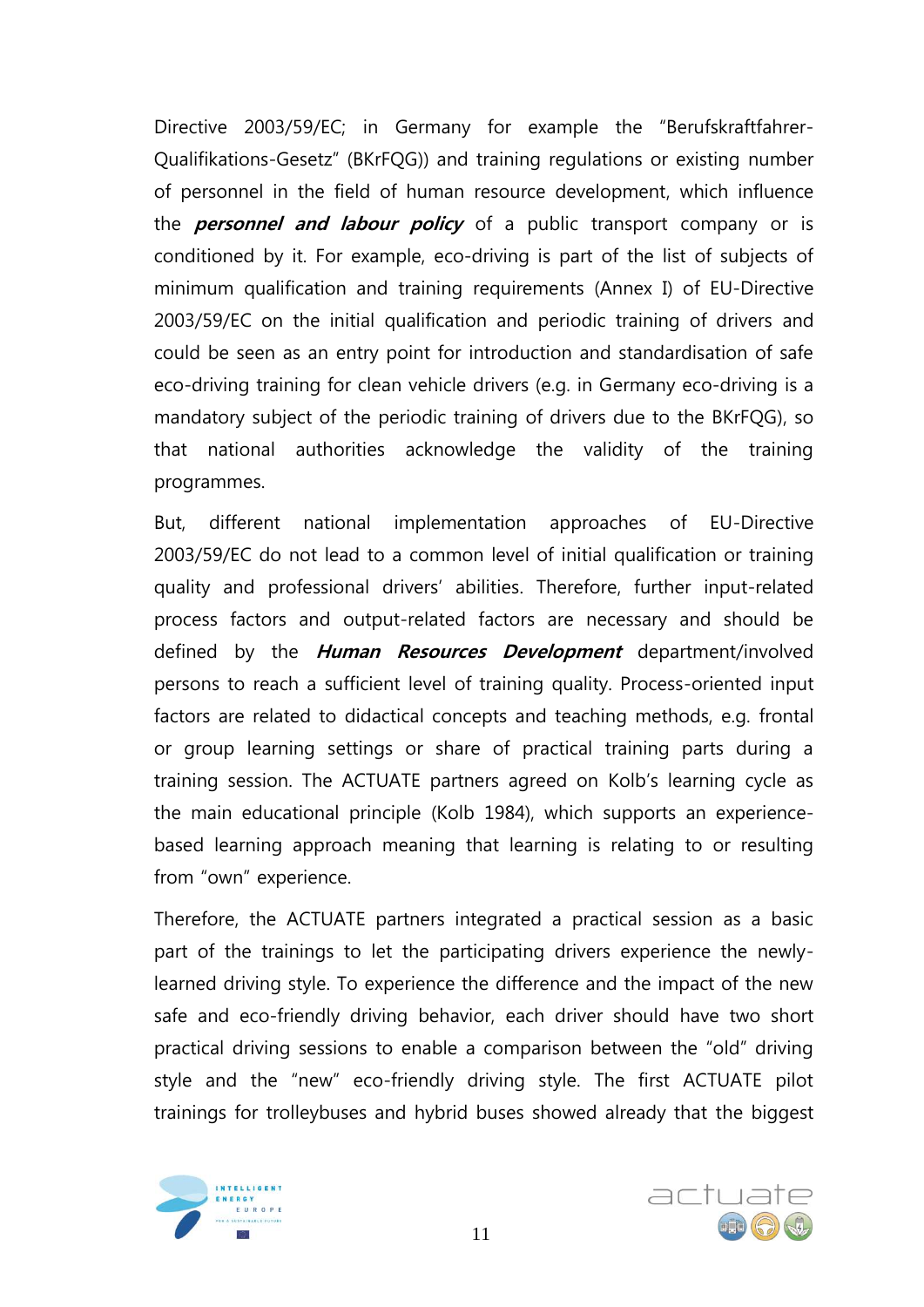"aha-experiences" linked to the learning effect during the first ACTUATE trainings for safe eco-driving were achieved during the practical sessions.

The output-related factors describe "learning outcomes", thus what skills, knowledge and competencies will the drivers have gained through the training. The learning outcomes are preferentially defined in these three categories "skills", "knowledge" and "competencies" as suggested by the European Qualification Framework (EQF). More information about the "European Qualifications Framework for Lifelong Learning" are available at: http://ec.europa.eu/eqf/documentation\_en.htm.

The ACTUATE partners defined jointly input- and output-related factors as minimum criteria and learning outcomes for the development of the safe eco-driving training programmes. The minimum criteria and learning outcomes for the ACTUATE trainings can be seen via ACTUATE's website: <http://www.actuate-ecodriving.eu/index.php?id=22>.

Furthermore, the introduction of safe eco-driving trainings could lead to a higher level of participation and empowerment of the driver's workforce. As the job of driver normally offers limited career development opportunities, different new options of career management can be planned and organised in a **Management of Change** process. For example becoming a multiplier (status of a "driving tutor") for the transfer and dissemination of training content to drivers during regular line operation, like it is planned for the ACTUATE partners LVB and LAB from Leipzig, or managing a group of drivers in the framework of the training programmes. Such internal promotion forms like guidance and support by multipliers or other learners are vital to get a collective view on the key learning and development issues addressed through the safe eco-driving training programme.

#### **Communication and Consultation**

Consultation of the driver's workforce, e.g. of a few chosen drivers, at an early stage of the introduction process can lead to a feeling of "shared



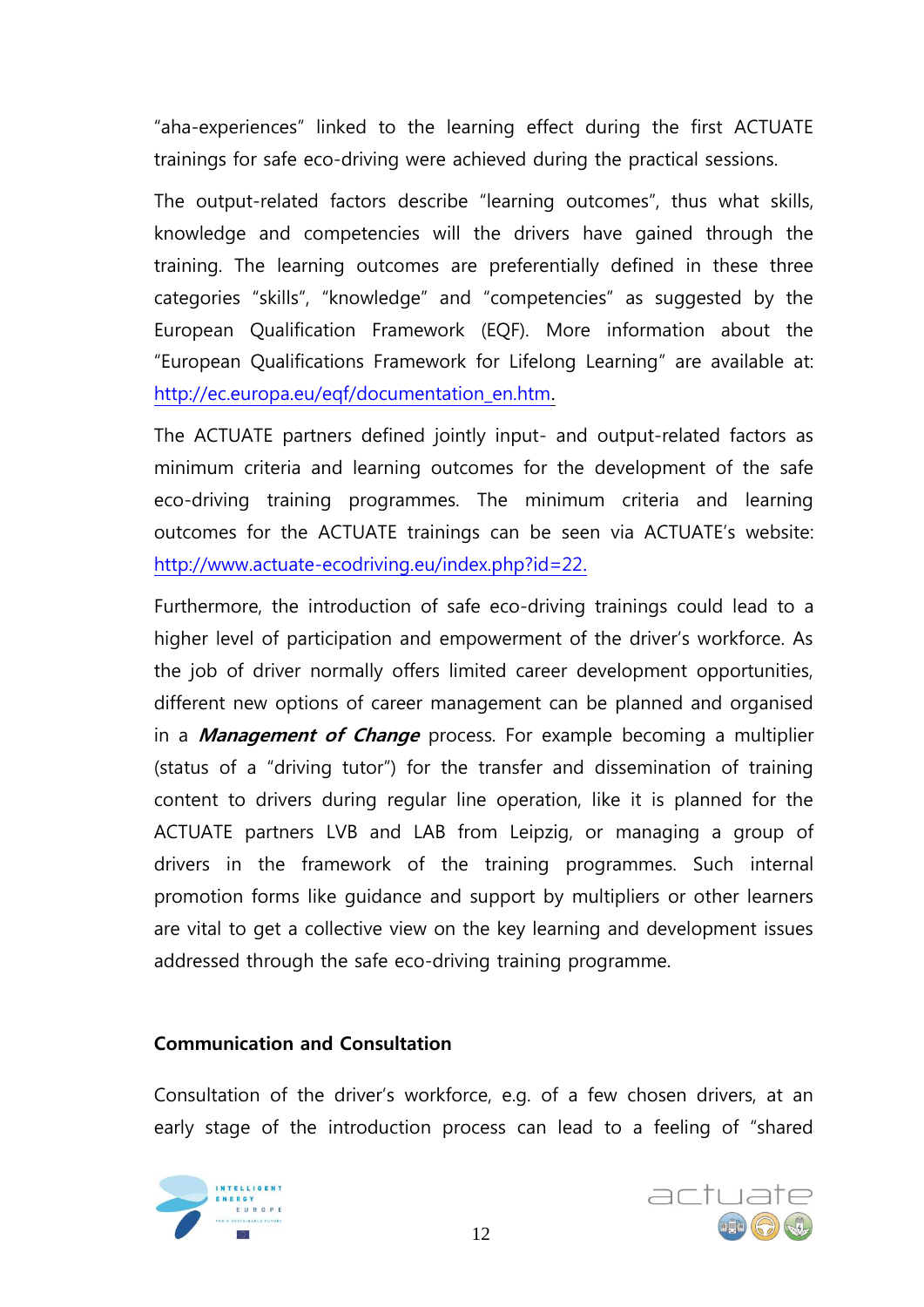ownership" of the training programme and can result in greater commitment to its implementation. Furthermore, a constructive feedback communication on the driver's performance with regard to safe eco-driving by a driving instructor or mentor/multiplier staff as part of the training programme should be integrated on a continuous basis (at the best) by the **Human Resources Development** personnel.

To sustain the training effect with regard to an eco-friendly and economic driving behaviour in the long-term, an in-house (motivation) campaign, targeted at the driver's workforce, could be implemented as additional measure. The ACTUATE partners developed different concepts for in-house campaigns ranging from poster campaigns and drivers championships to green licence with a bonus point system (as incentive system). Experiences made by the ACTUATE partners with these different concepts for in-house (motivation) campaigns will be described in the final lessons learnt brochure of the project.

Furthermore, informal, self-managed and self-paced on-the-job eLearning options could be offered as part of the **Human Resources Development** strategy for the topic safe eco-driving. The ACTUATE partners will develop simple non-interactive eLearning resources like short Power Point presentations, documents with photos from ACTUATE partner cities and experiences made with safe eco-driving trainings or formats like a short quiz etc. These eLearning resources shall have an "edutainment" (as mixture of education and entertainment) character and will be provided via web-based access on computers, e.g. in the break rooms of the driver's workforce. The ACTUATE partners will evaluate the use (via the possibility to track learner's access to the web-based eLearning resources) and acceptance of these simple eLearning resources. The results will also be described in the final lessons learnt brochure of the ACTUATE project.

The senior management level of the public transport company should promote and communicate a learning culture among the driver's workforce as part of the **Management of Change** process when introducing a safe



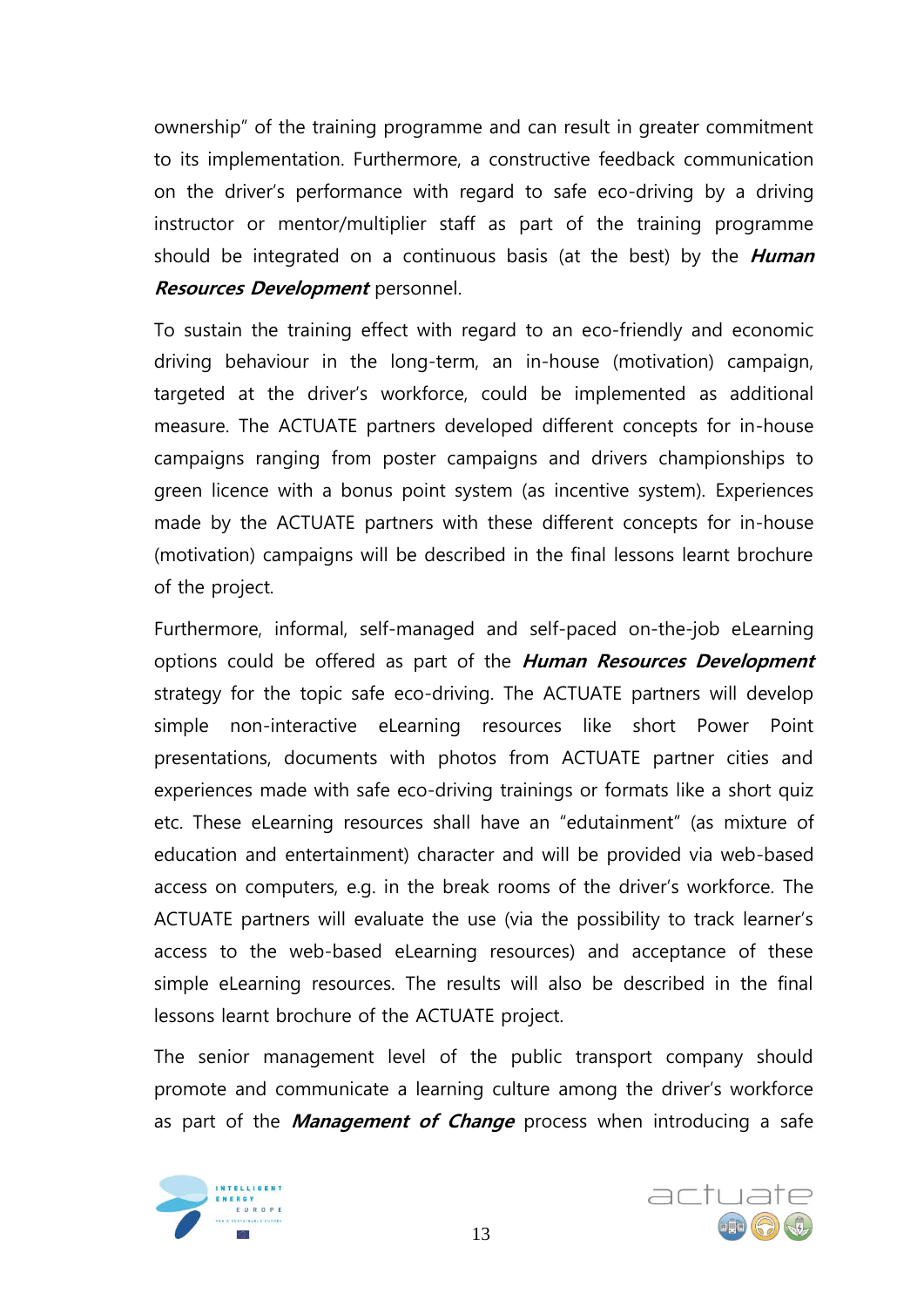eco-driving training programme. This senior management "engagement" is critical to the effective implementation of the safe eco-driving training programme as the management level should set the overall aim of the training initiative and also raise awareness for it, e.g. through a companywide kick-off communication or the participation of decision makers at a safe eco-driving training during an early implementation phase of the training programme.

The consultation of the works council should be realised at an early stage and should become part of the **personnel and labour policies** when introducing a social innovation like the safe-eco driving training. The ecofriendly and economic driving of a clean vehicle goes hand in hand with more responsibility, but also empowerment, and could lead, in worst case, to more stress than before, if the dilemma of eco-driving style and keeping the time table won't be solved on management level The consultation of the works council might lead to a higher "open mindedness" of the driver's workforce for changes in their field of work. And in case of energy consumption savings (which is a matter of money for the public transport company), new options for welfare programmes for the driver's workforce could be discussed and initiated as part of a participation and empowerment strategy of **personnel and labour policy** of a public transport company.



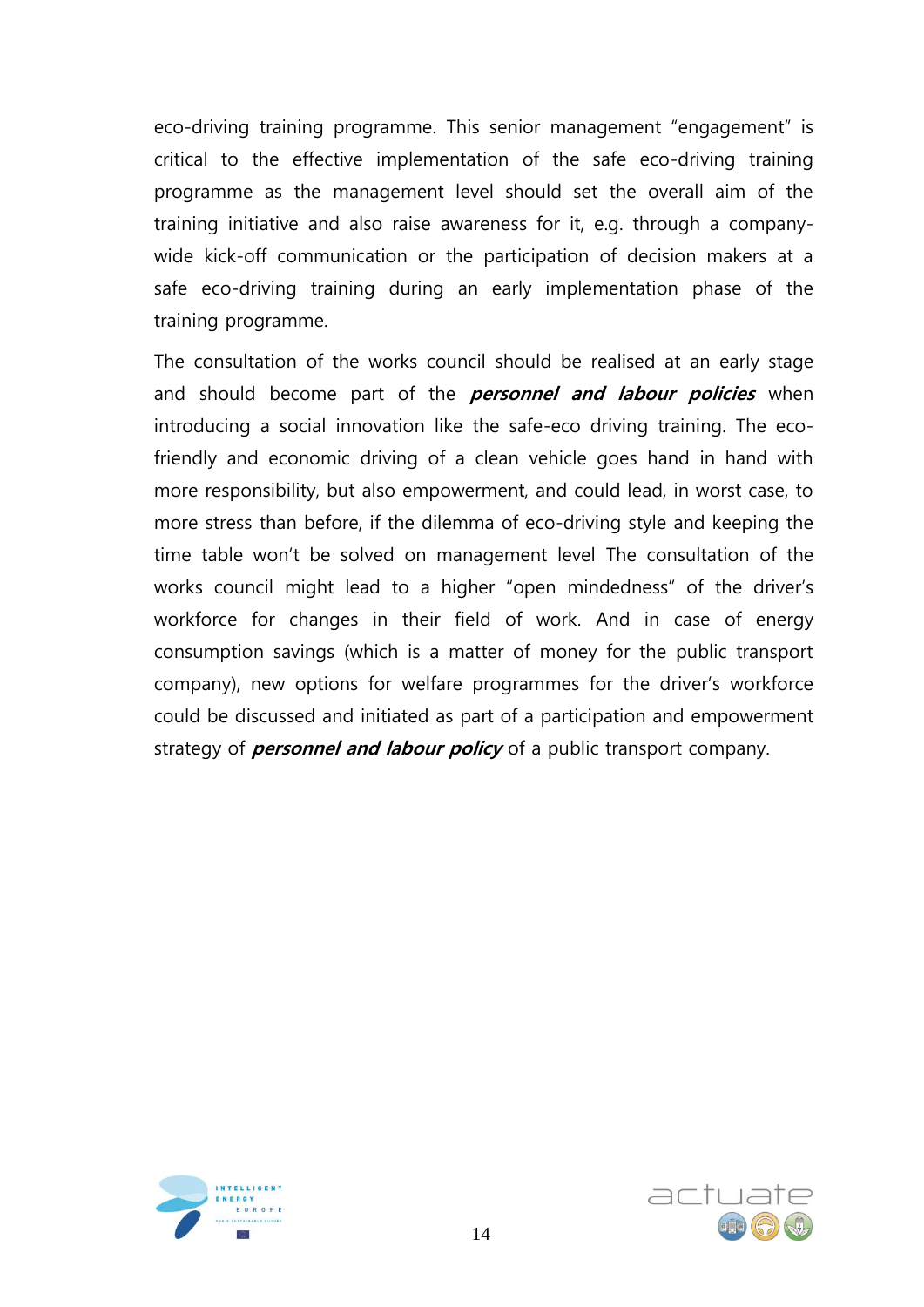# <span id="page-15-0"></span>**4) Implementation approach**

In the following an implementation approach for the introduction of a safe eco-driving training programme for drivers of clean vehicles is described. The approach is based on experiences made by the ACTUATE partners so far and on conclusions drawn during discussions among the partners.

| <b>Design</b>                                                                                                                                                                                                                      | <b>Introduction</b>                                                                                                                                                                                                                                                                                                                                                                            | <b>Pilot Phase</b>                                                                                                                                                                                                                                     | <b>Roll-Out</b>                                 |
|------------------------------------------------------------------------------------------------------------------------------------------------------------------------------------------------------------------------------------|------------------------------------------------------------------------------------------------------------------------------------------------------------------------------------------------------------------------------------------------------------------------------------------------------------------------------------------------------------------------------------------------|--------------------------------------------------------------------------------------------------------------------------------------------------------------------------------------------------------------------------------------------------------|-------------------------------------------------|
| <b>Team building</b><br>Definition of roles and<br><i>responsibilities</i><br>Prioritisation of objectives,<br>requirements and<br>minimum criteria<br>Clarification of legal<br>aspects<br>Current level of energy<br>consumption | Development and<br>dissminemation of<br>information / training<br><i>materials</i><br>Implementation of legal<br>requirements (agreements<br>with employer and works<br>council)<br>Software installation<br>Involving drivers<br>(in groups)<br>Training of instructors<br>Conducting<br>communication activities<br>Provision of measurement<br>equipment<br><b>Technical implementation</b> | Preparation<br>Identification of pilot<br>٠<br>participants/groups<br>Planning of test-runs/<br>۰<br>pilot-trainings<br>Realisation:<br>Configuration<br>٠<br>Data collection and<br>assessment of information<br>for review.<br><b>Feedback loops</b> | Roll-out/implementation<br>Process optimisation |

Figure 4: Implementation phases and relevant activities for the introduction of safe eco-driving training programmes

### **Design Phase**

While not everyone in the company needs to be involved in the introduction process a core working team of relevant actors (e.g. driving instructors, personnel developer, technician) for the implementation process should be built. Roles and responsibilities should be identified among these members and reporting arrangements – to the senior management level at best –



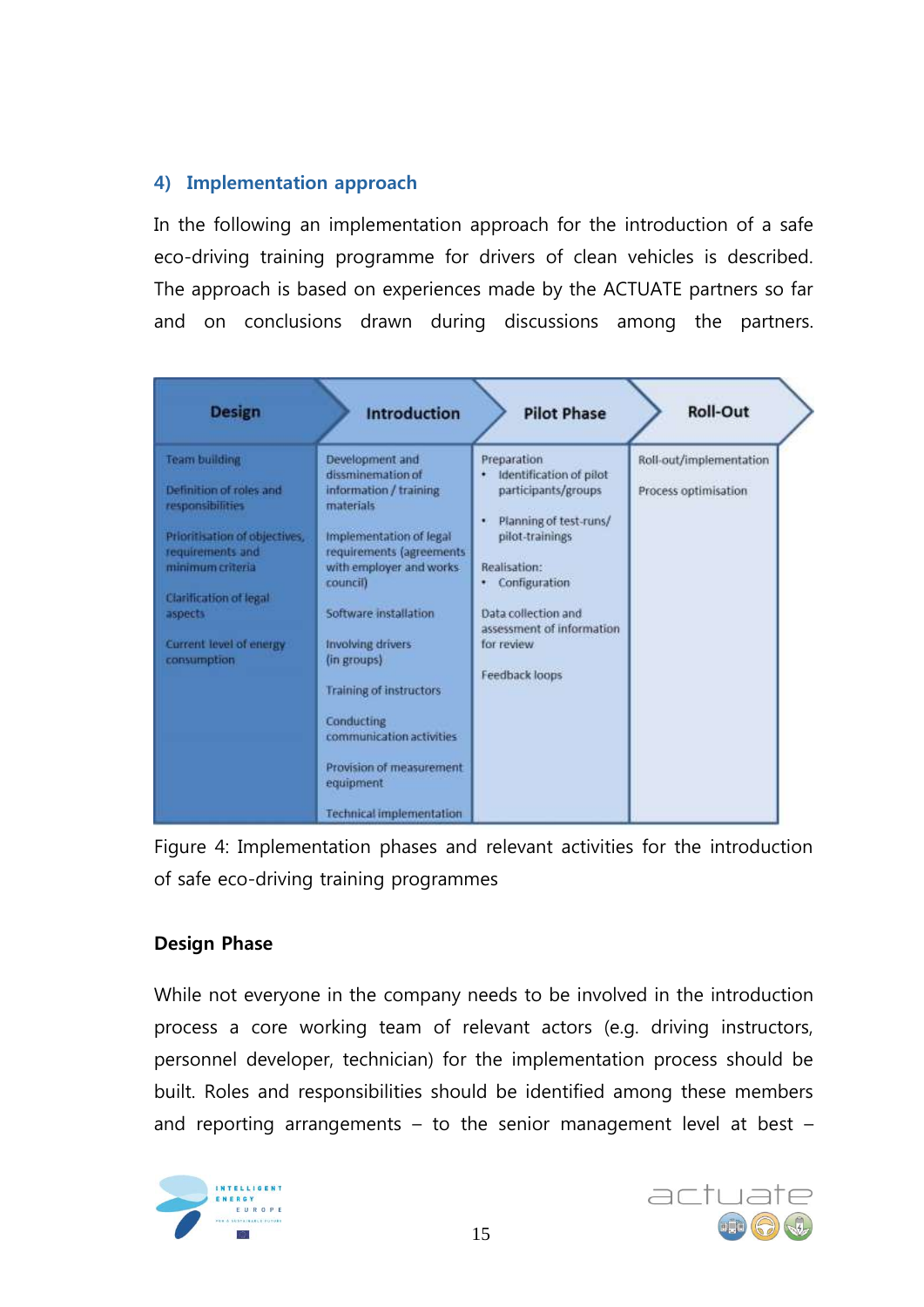should be established. Furthermore, first basics like organisation (e.g. the provision of training rooms and training vehicles) and structure of the trainings incl. minimum criteria and prioritised training needs and learning outcomes (see above) and resources needed for the introduction process should be clarified.

The core team should discuss the identified training learning and development needs with the management level and the driver's workforce before agreeing on a learning plan or training concept. The concept should be consistent with the legal regulations (e.g. through the implementation of the Directive 2003/59/EC; see above) and training regulations.

Finally, the current energy consumption should be identified during the design phase and used as a base line for setting-up a target corridor and an appropriate evaluation approach for the later phases.

### **Introduction Phase**

Main activities during the introduction phase, besides the development of the training material(s) based on defined minimum criteria and learning outcomes, should be the early communication of the training initiative – at best by the senior management level (see above - and the involvement of (selected) drivers into the development process to get feedback on wordings of the training material to make the training material more understandable (in particular for drivers with foreign mother languages).

For the training of the driving instructors regarding the content and methodology of the new training programme a "train-the-trainer" concept should be realised and the implementation of necessary legal requirements should be checked.

Furthermore, the needed hard- and software should be purchased/provisioned and implemented to start with test series regarding the influence of the driving style on new and more effective clean vehicle technologies like for example "supercaps" or the hybrid technology.



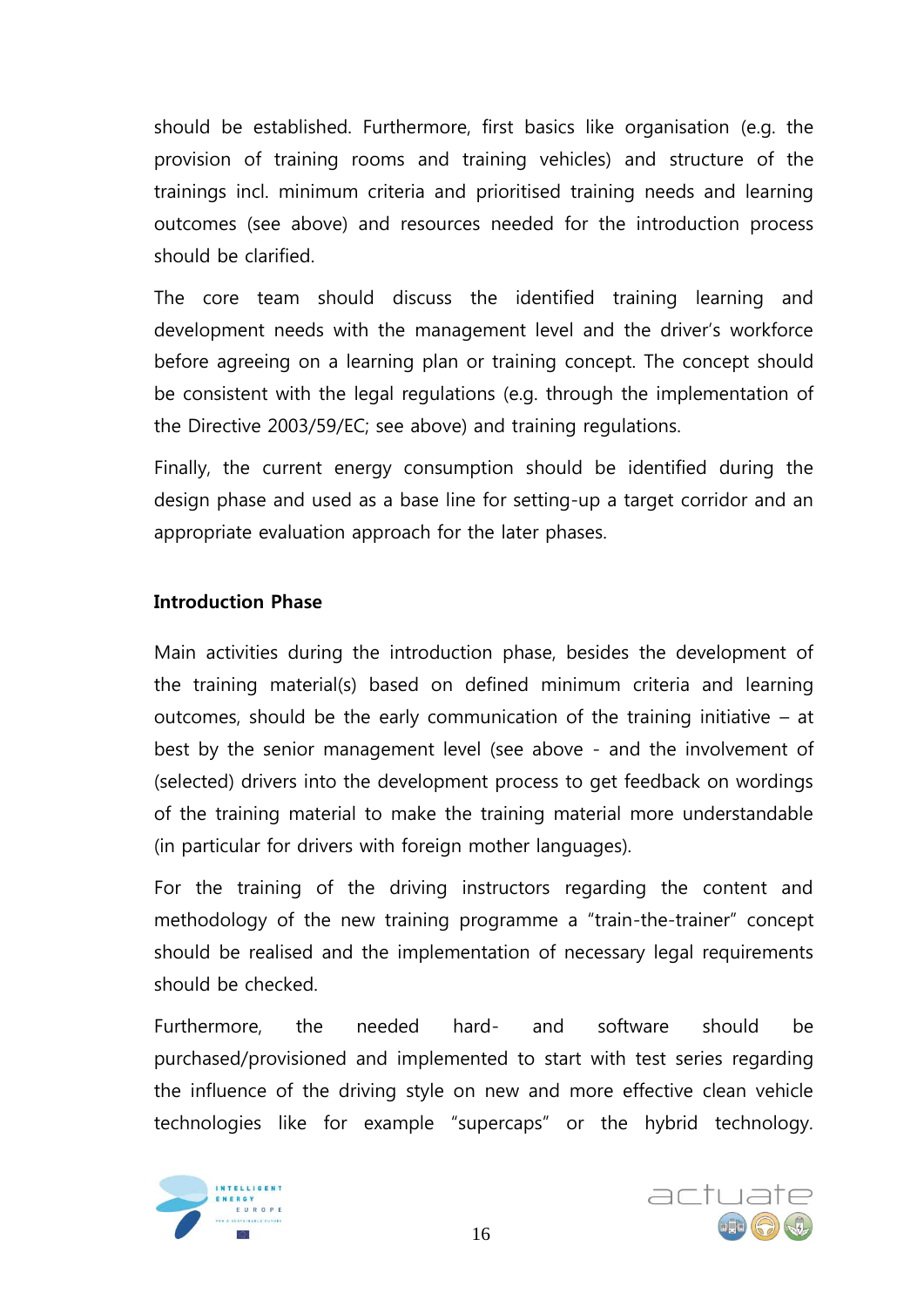Therefore, also the choice of an appropriate test route, on which eco-driving effects become obvious (under highest possible real life conditions), is very important.

# **Pilot Phase**

The aim of the pilot phase is to test a full workable training session in a sense of a "final rehearsal". This pilot test training should be carried out with representatives from the (senior) management level and selected drivers, who should be widely accepted and experienced at best. This will support communication about the benefits of the safe eco-driving training and hopefully the training will become already a "success story" in the "office grapevine".

A detailed and comprehensive feedback from the participants is important after the planning, organisation and implementation of the pilot training. Each pilot training should give opportunities to practice the eco-driving style, to assess comprehension of the training material and to document the progress in terms of energy savings reached by the drivers during the training. Also the feedback/evaluation template should be tested at the end of the pilot training.

The feedback of the pilot trainings should give information about the following aspects (according to the four levels of evaluating training programmes by Kirkpatrick (1994)):

- How well did the drivers/participants like the training?
- What did the drivers learn? (feedback about the extent to which the drivers gained "knowledge" and "skills" as learning outcomes of the training; the level of "competencies" as learning outcome of the training will be evaluated in the long-term assessment/evaluation as the capability to perform the newly learned skills in terms of "safe eco-driving" while on the job and will be based on the question: What



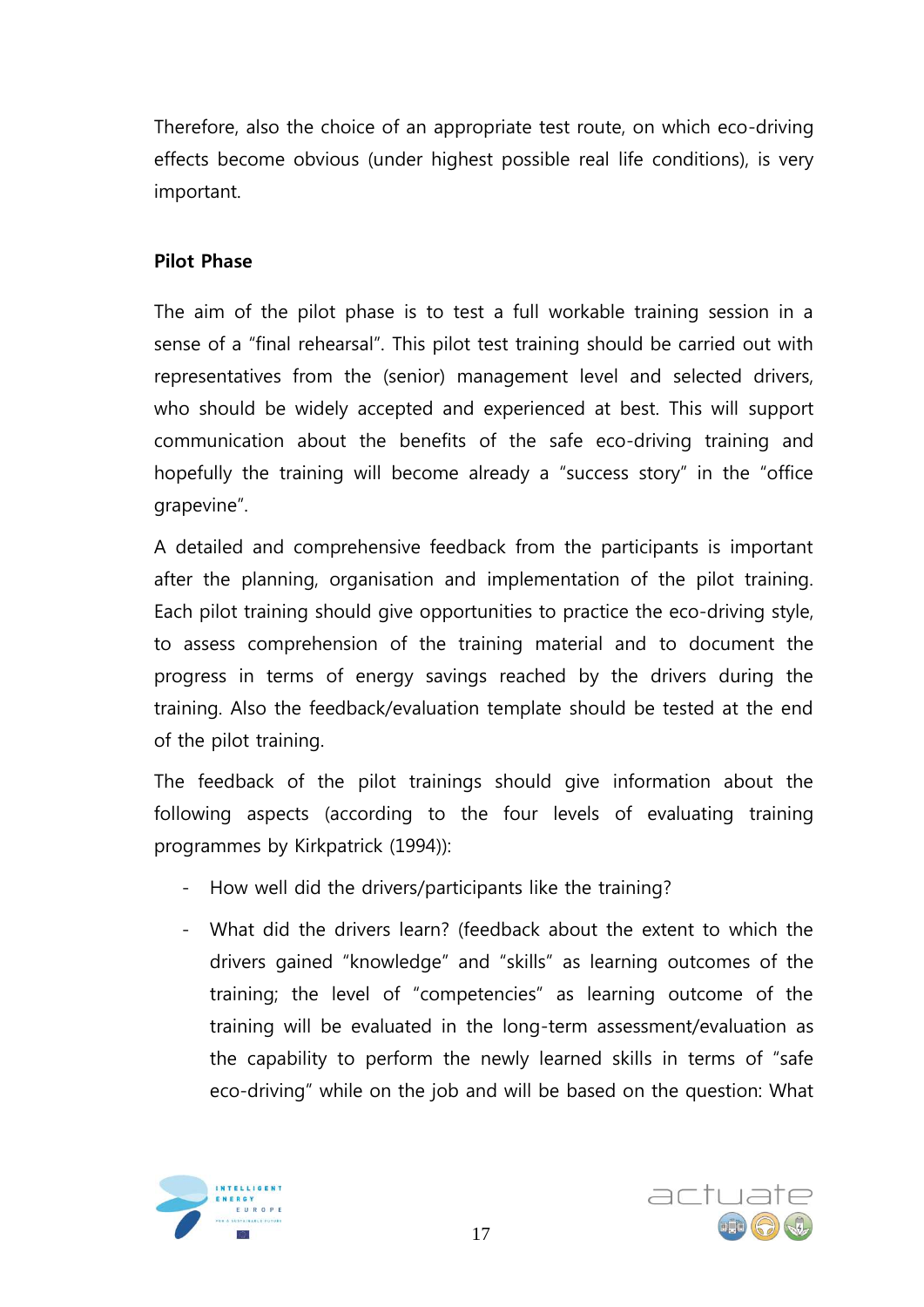changed in the (eco-)driving performance of the drivers as a result from the safe eco-driving training?)

- What are the tangible results of the training in terms of reduced energy consumption? (based on data collection)

The feedback to these aspects should be reviewed and the training should be adopted afterwards, if necessary, and configured for the roll-out phase.

### **Roll-out Phase**

Having developed the final training for safe eco-driving, the training need to be put to use and can rolled-out. Main activities during this phase are measuring the performance indicators to help assess the specific impact of the training and communication to the driver's workforce who will be affected by the training (see above). The main task during this phase will be the monitoring and responding to difficulties during the implementation of the training programme (e.g. related to negative feedback about the training quality or problems with the measurement equipment) to enhance and optimise the safe eco-driving trainings for clean vehicle drivers.

It is important to review possible implementation risks beforehand and to allocate sufficient resources to provide appropriate response capacity, including the worst-case option to pause or roll back the implementation of the training programme if serious difficulties emerge.

**Note:** This report on introduction strategy for safe eco-driving training programmes will remain a 'living' document and will be updated periodically during the project., as the fine tuning of the document will follow up after first experiences made by the ACTUATE partners during the implementation of the different phases of the ACTUATE introduction strategy.



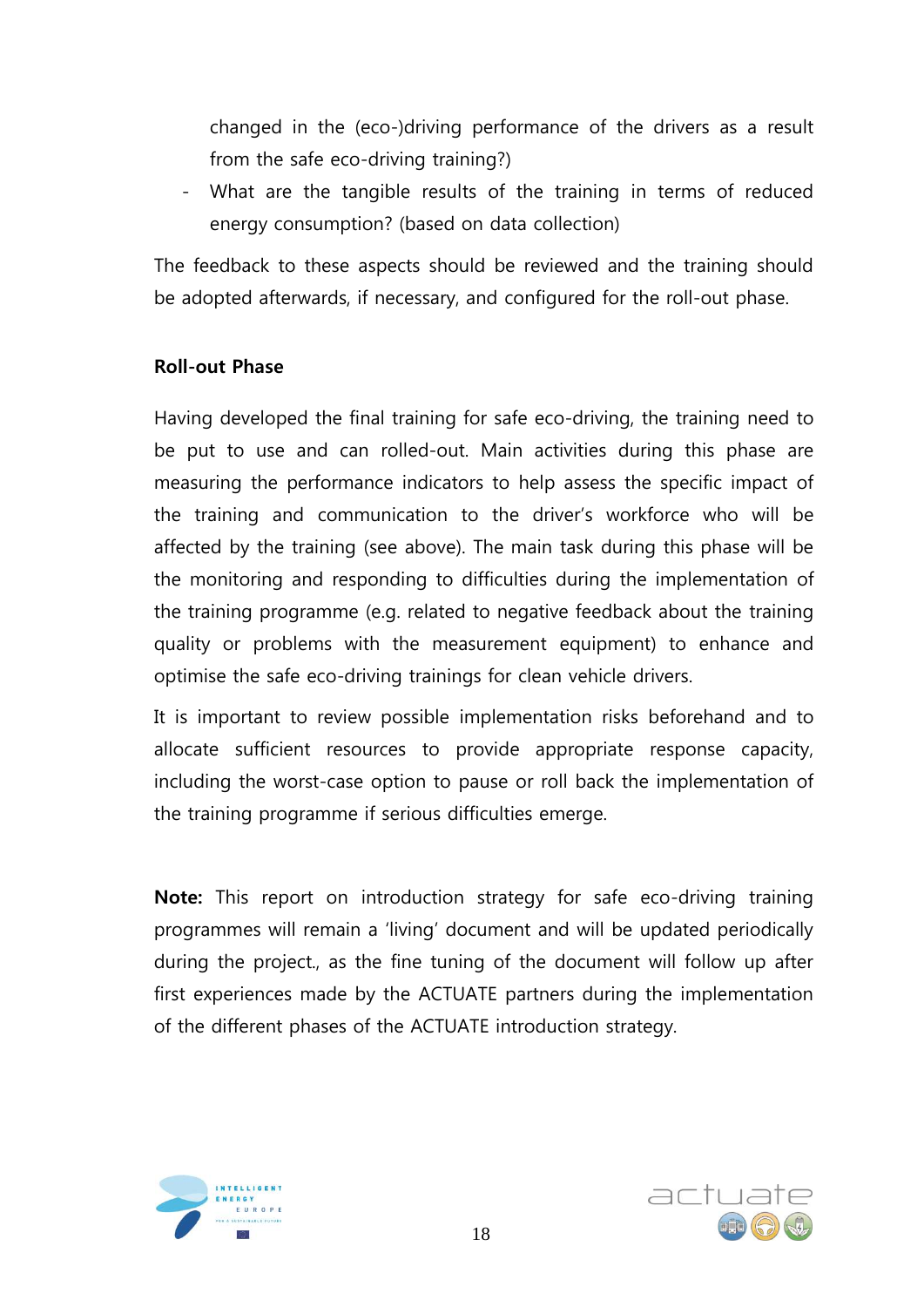# <span id="page-19-0"></span>**5) List of references**

- 2003/59/EC (Directive 2003/59/EC of the European Parliament and of the council of 15 July 2003 on the initial qualification and periodic training of drivers of certain road vehicles for the carriage of goods or passengers, amending Council Regulation (EEC); No 3820/85 and Council Directive 91/439/EEC and repealing Council Directive 76/914/EEC)
- The European Qualifications Framework for Lifelong Learning. Available at: [http://ec.europa.eu/eqf/documentation\\_en.htm,](http://ec.europa.eu/eqf/documentation_en.htm) (21/06/2013)
- CIECA the International Commission for Driver Testing: Survey on the implementation of the directive 2003/59/EC laying down the initial qualification and periodic training of drivers of certain road vehicles for the carriage of goods or passengers (2010). Available at: [http://www.iru.org/cms-filesystem-action?file=Events\\_2010\\_Driver](http://www.iru.org/cms-filesystem-action?file=Events_2010_Driver%20Competence/CPC_Cieca.pdf)  [Competence/CPC\\_Cieca.pdf](http://www.iru.org/cms-filesystem-action?file=Events_2010_Driver%20Competence/CPC_Cieca.pdf) (21/06/2013)
- ACTUATE: Deliverable D2.2: Report on minimum criteria and learning outcomes for safe eco-driving trainings. Available at: <http://www.actuate-ecodriving.eu/index.php?id=22>
- ACTUATE: Deliverable D3.1: in between-result report on DELPHI expert interviews with 16 experts on clean vehicles and education of professional drivers (publication in progress)
- Resch, H.: Arbeitsverdichtung im ÖPNV erfordert neue Sozialstruktur Beschäftigte und Betriebsräte als Innovationstreiber? Presentation at "Fachtagung: Wer schafft die Verkehrswende?" of the Hans Böckler Stiftung, 23. Oktober 2012, Berlin
- Recruiting and retaining staff: one of the biggest challenges facing public transport companies worldwide! Report 2, UITP Observatory of Employment, October 2012. Available at: [http://www.uitp.org/public-](http://www.uitp.org/public-transport/business_human/pdf/Observatory_of_Employment_Report2_2012.pdf)